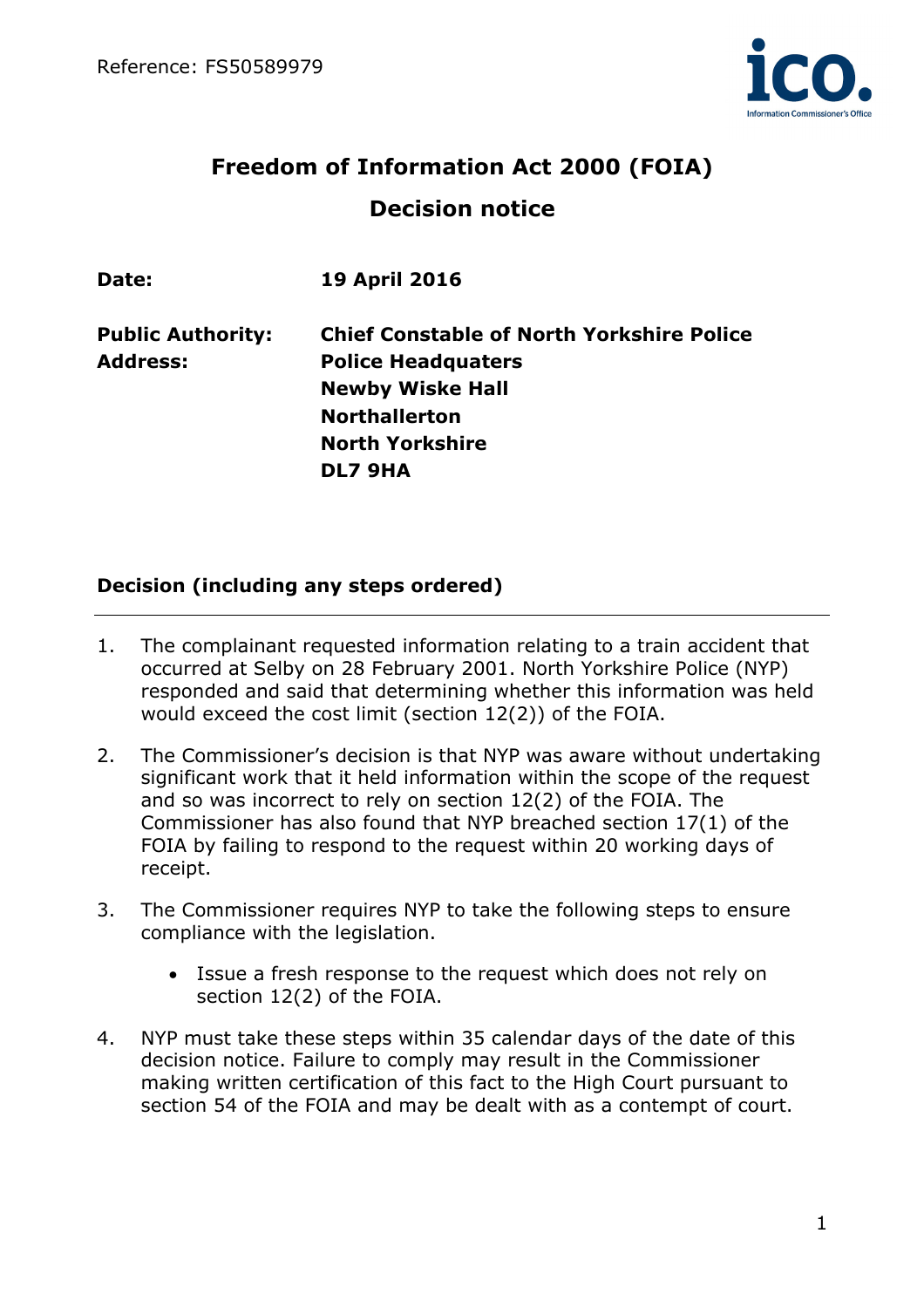

### **Request and response**

5. On 1 December 2014, the complainant wrote to NYP and requested information in the following terms:

"*Please could you forward details of the train accident at Selby on 28/2/01, including:* 

*\*All data, communications, emails, memoranda or opinions relating to this incident* 

*\*The CAD report. The CAD printout should show all the details a dispatcher would see if the incident was viewed. Please could you include the following: The CAD log, screen print and information.* 

*\*All the major incident control data and control vehicle if attended etc.* 

*\*Dispatchers' notes* 

*\*Major incident log and bronze, silver, gold logs* 

*\*Incident report forms* 

*\*Lessons learnt* 

*\*De-brief and any other associated information regarding this incident.* 

*For the CAD information please could you include messages i.e. from officers, from ambulance etc."* 

- 6. After a lengthy delay NYP responded on 19 June 2015. It refused the request on cost grounds under section 12(1).
- 7. The complainant requested an internal review and NYP responded with the outcome of the review on 17 July 2015. The conclusion of this was to withdraw the initial refusal under section 12(1) and find instead that it would exceed the cost limit to confirm or deny whether it held the requested information, hence section 12(2) was cited.

### **Scope of the case**

8. The complainant contacted the Commissioner on 20 July 2015 to complain about the way his request for information had been handled. The complainant indicated that he did not agree with the reasoning given for the refusal of his request.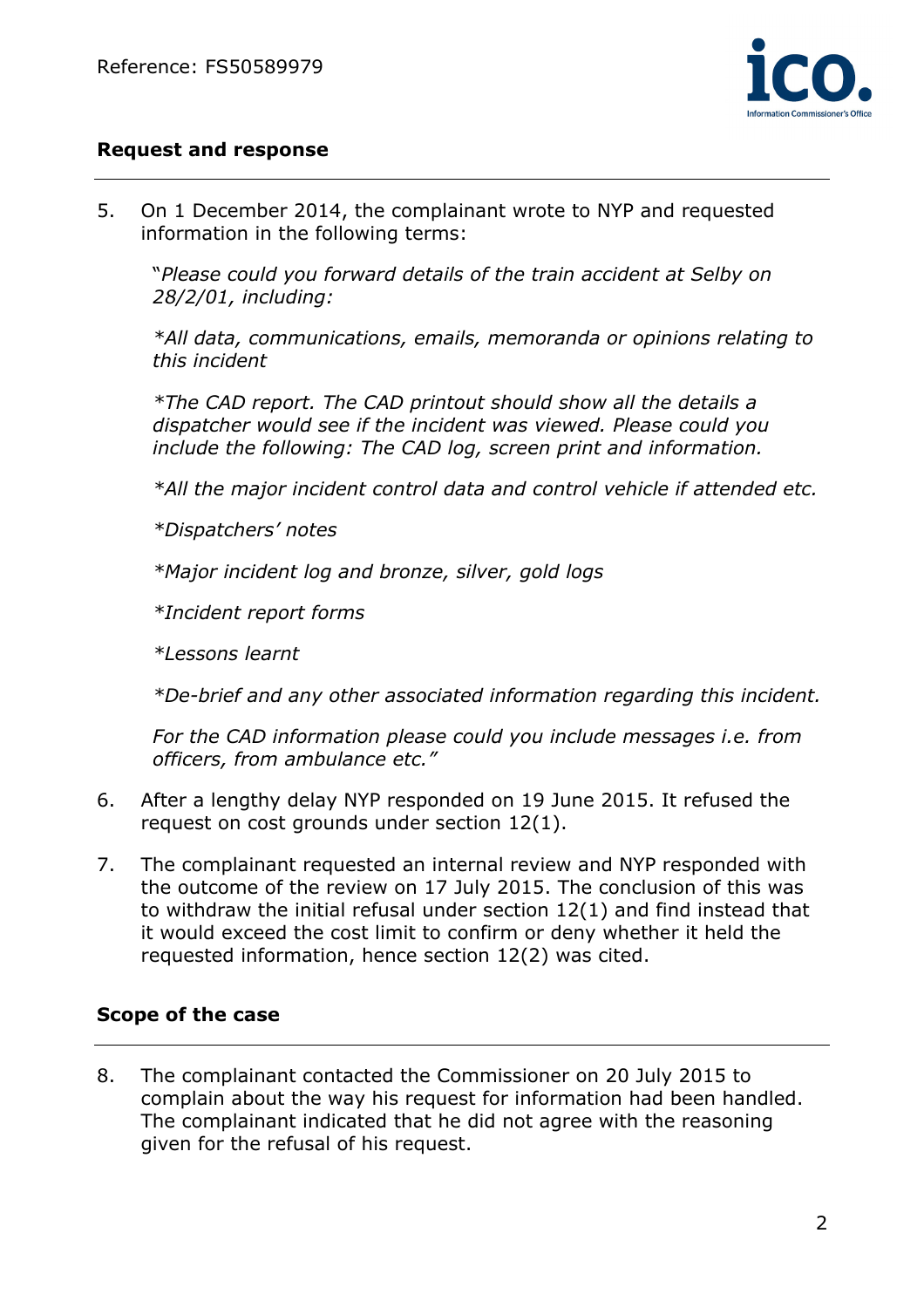

9. The following analysis covers the citing of section 12(2), as well as the breach of the FOIA through the lengthy delay in responding to the request. The Commissioner also comments on the delayed response within the Other matters section below.

### **Reasons for decision**

## **Section 17**

10. Section 17(1) requires that, where a public authority is refusing a request, it must send a notice to that effect within 20 working days of receipt of the request. NYP failed to respond within this timeframe in this case and, in doing so, it breached section 17(1) of the FOIA.

#### **Section 12 – cost of compliance exceeds appropriate limit**

- 11. Section 12 of the FOIA states that a public authority is not obliged to comply with a request for information if the authority estimates that the cost of complying with the request would exceed the appropriate limit.
- 12. Section 12(2) provides that a public authority is not obliged to confirm or deny whether it holds the requested information if the cost of determining whether it holds that information would, in itself, require work in excess of the cost limit.
- 13. In this case, the public authority estimates that it would exceed the appropriate limit to confirm whether or not the requested information is held, hence it relies on section 12(2).
- 14. The appropriate limit in this case is £450, as laid out in section 3(2) of the Freedom of Information and Data Protection (Appropriate Limit and Fees) Regulations 2004 (the fees regulations). This must be calculated at the rate of £25 per hour, providing an effective time limit of 18 hours' work.
- 15. When estimating whether confirming or denying if it holds the requested information would exceed the appropriate limit, a public authority may take into account the costs it reasonably expects to incur in determining whether it holds the information. The estimate must be reasonable in the circumstances of the case. It is not necessary to provide a precise calculation.
- 16. NYP provided a breakdown of four activities it stated that it would need to undertake to determine whether the information requested is held. NYP explained that the four activities included searching three to five storage boxes, searching a 20'x8'x8' storage crate, liaising with officers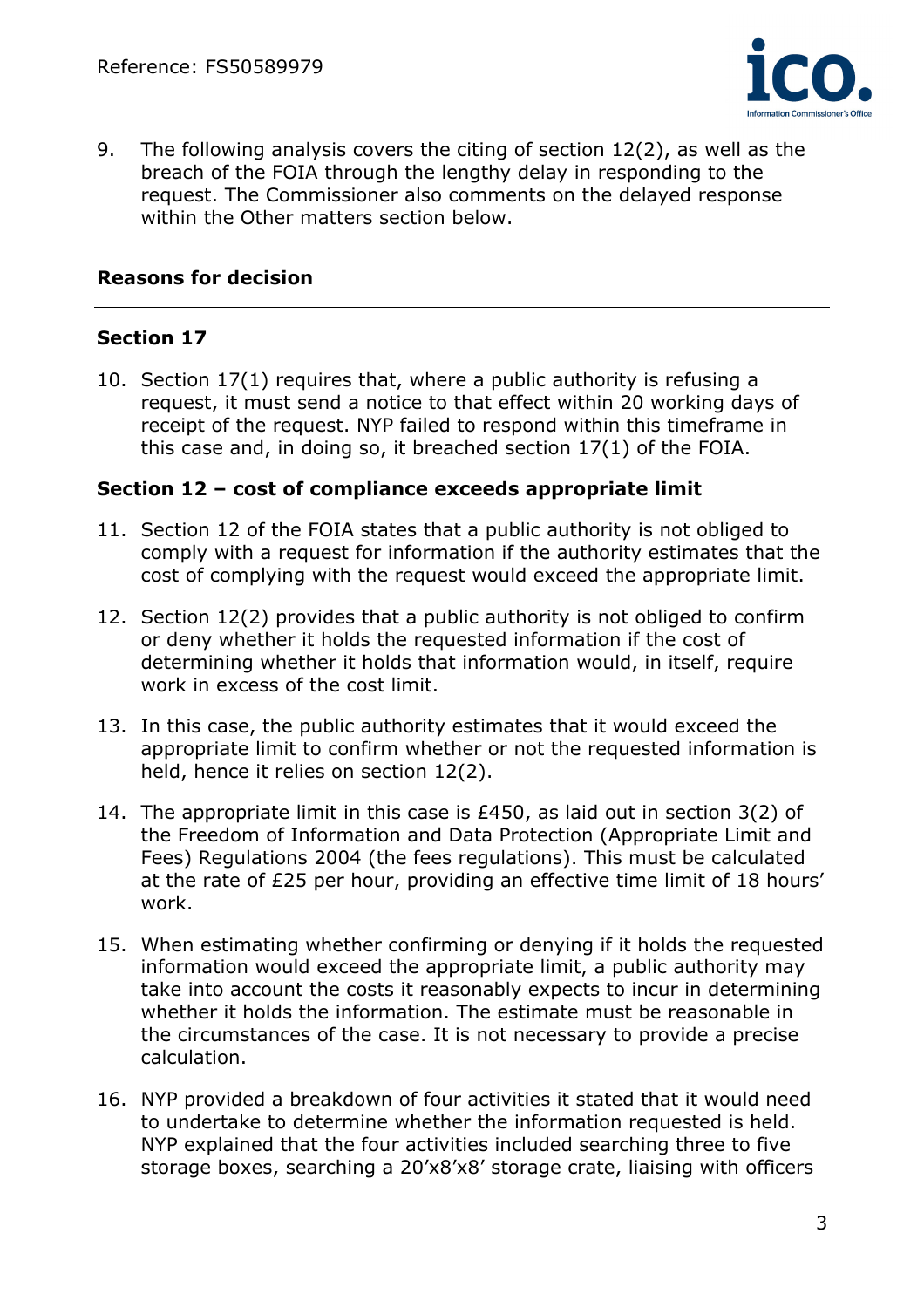

involved in the incident and searching an electronic system called the "Holmes" system.

17. In NYP's explanation of the activity involved in searching three to five large storage boxes it stated the following:

*"As this incident was such a significant and complex one, there is information held in a number of places around the force, and unfortunately it is not held in a structured way… This is based on advice received from officers and administrative staff who have had involvement in the incident or have knowledge of file storage and locations."* 

- 18. The fact that NYP states that there is information held in a number of places around the force is evidence to the Commissioner that it is aware that relevant information is held, albeit in an unstructured way.
- 19. In its submission, NYP also provides an explanation about why a large storage container would need to be included within its search. In doing so it again indicated that it was aware that relevant information was held.

*"…we have been advised by a colleague that this contains evidence and information relating to this incident. We have been advised that there is a wide range of information in this container including parts of the car involved in the incident as well as a range of other items and information."*

20. NYP further explained that it would be necessary to undertake the task of liaising with officers who were involved in the incident, again suggesting that it was aware that it held relevant information.

*"For any officers who were involved, which is likely to be a significant number given the scale of the incident, they would then need to search their personal electronic records and paper filing systems. It is understood that information of this nature held locally is unlikely to be held in structured filing systems and so due to the complexity and age, we estimated a time of 1-2 hours to cover contacting officers, liaising with officers who reply to confirm they were involved about what information they may hold, and for them to carry out the manual electronic and paper records searches."* 

21. The Commissioner's view is that there are two grounds for questioning whether NYP was not aware of whether it held any information falling within the scope of the request. First, the request is, in summary, for all information held by NYP relating to the Selby train crash; a major incident that occurred within the NYP jurisdiction within the recent past. The Commissioner would consider it reasonable to expect that NYP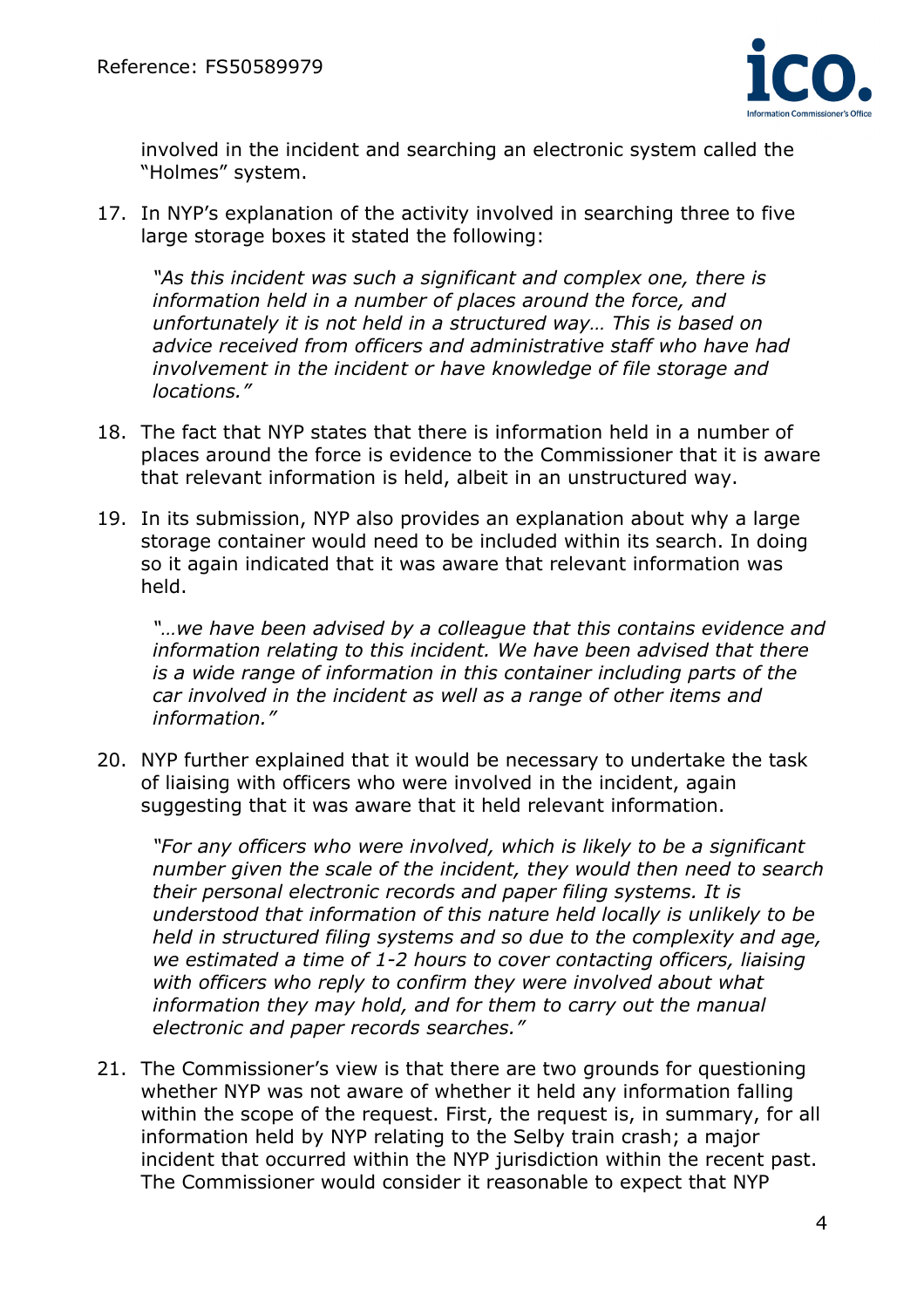

would hold a significant volume of information relating to that incident, and that NYP would be aware without having to carry out searches that it held this information.

- 22. Secondly, any remaining doubt about whether NYP was aware that it held relevant information was extinguished by the descriptions provided by NYP for its cost estimate. As highlighted above, NYP stated that *"as this incident was such a significant and complex one, there is information held in a number of places around the force"* and "*we have been advised by a colleague that this [storage container] contains evidence and information relating to this incident".*
- 23. The overall impression of the Commissioner is that this may be a case where section 12(1) was possibly appropriate; NYP was aware that it held information within the scope of the request, but it would have taken significant time to establish exactly what and where, and to collate it for release. He considers it clearly the case, however, that citing section 12(2) was not appropriate.
- 24. For these reasons the conclusion of the Commissioner is that it would not have exceeded the cost limit for NYP to confirm or deny whether it held information within the scope of the complainant's request. Section 12(2) did not, therefore, apply and NYP is now required to issue a fresh response that does not rely on section 12(2).

#### **Other matters**

25. As well as the finding above that NYP breached section 17 of the FOIA, the Commissioner wishes to note here his concern at the severity of the delay. NYP must ensure that it responds to all information requests, including those which may cover a large amount of information, within 20 working days of receipt. A separate record of the delay in this case has been made and this issue may be revisited should evidence from other cases suggest that this is necessary.